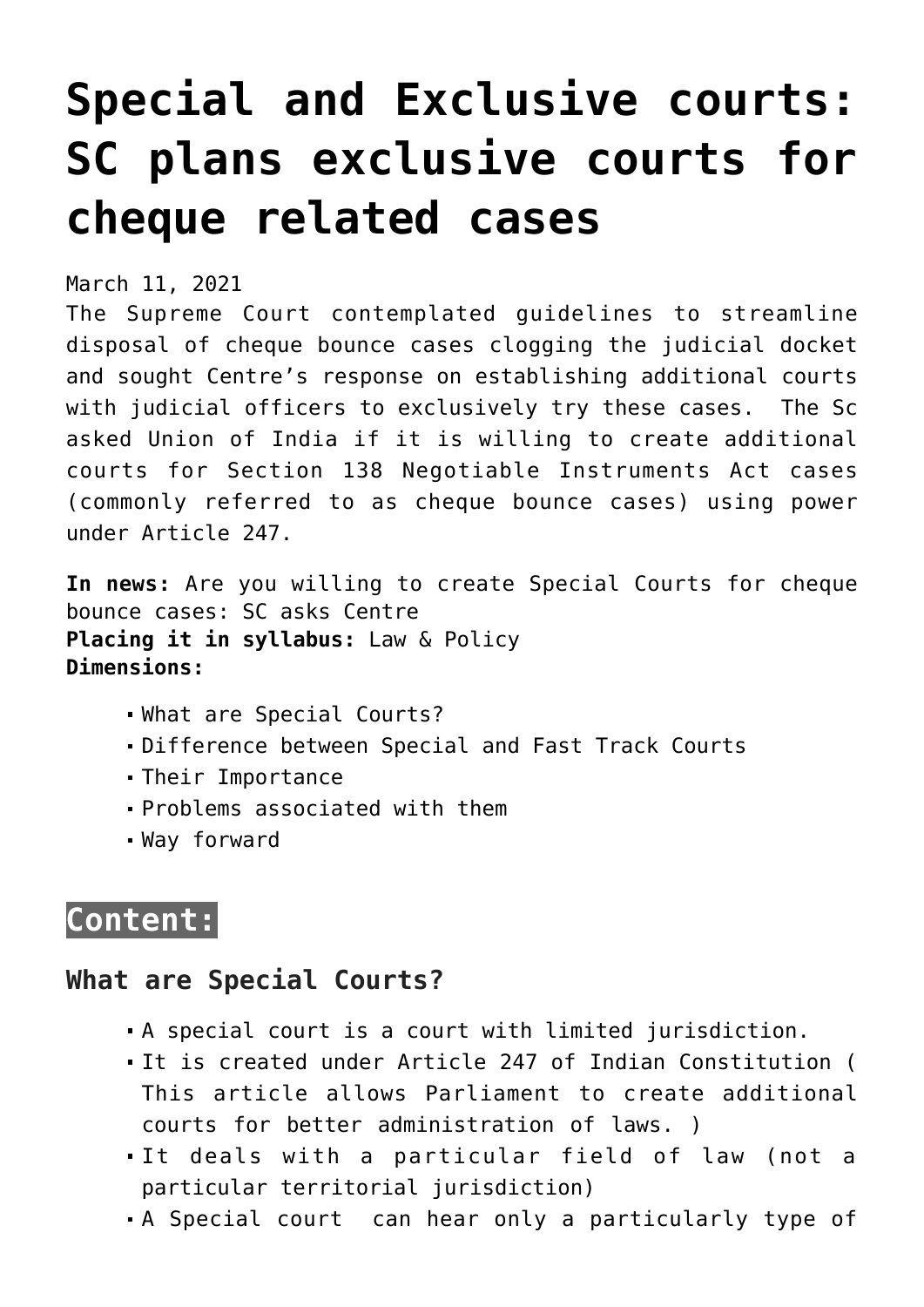cases can try like only rape cases or NDPS cases or corruption cases.

#### **Pendency of Cheque Bounce Cases:**

- The total criminal cases pending in the country as on January 1, 2020 were over 2.31 crore of which cheque bounce cases were over 35.16 lakh, occupying almost 15% of the total criminal case pendency.
- The Negotiable Instruments Act prescribes a six-month deadline for trial to complete.
- But an analysis showed that on an average, a case under Section 138 NI Act remained for three years and eight months in the judicial system.
- This backlog was on account of two reasons increase in institution of cheque bounce complaints and the failure to serve summons on the accused, who are often beyond the territorial jurisdiction of the court where the case gets instituted.

#### **Difference between Special and Fast Track Courts**

- In a special court there is no pressure to adjudicate the matter in fixed time and there are chances that the special court may take longer time.
- Special court are for uncommon cases (only one type of cases) eg: Family Court, Consumer Court, Labour Court, POCSO courts etc

#### **Fast Track Courts**

- Fast Track Courts (FTC) have the objective is the speedy disbursement of pending cases.
- Fast track courts are organized with the sole purpose to dispense Justice as expeditiously as possible by **conducting proceedings preferably on a day to day basis**.
- The cases already filed before the concerned Court (i.e. particular jurisdiction) will be transferred to FTC for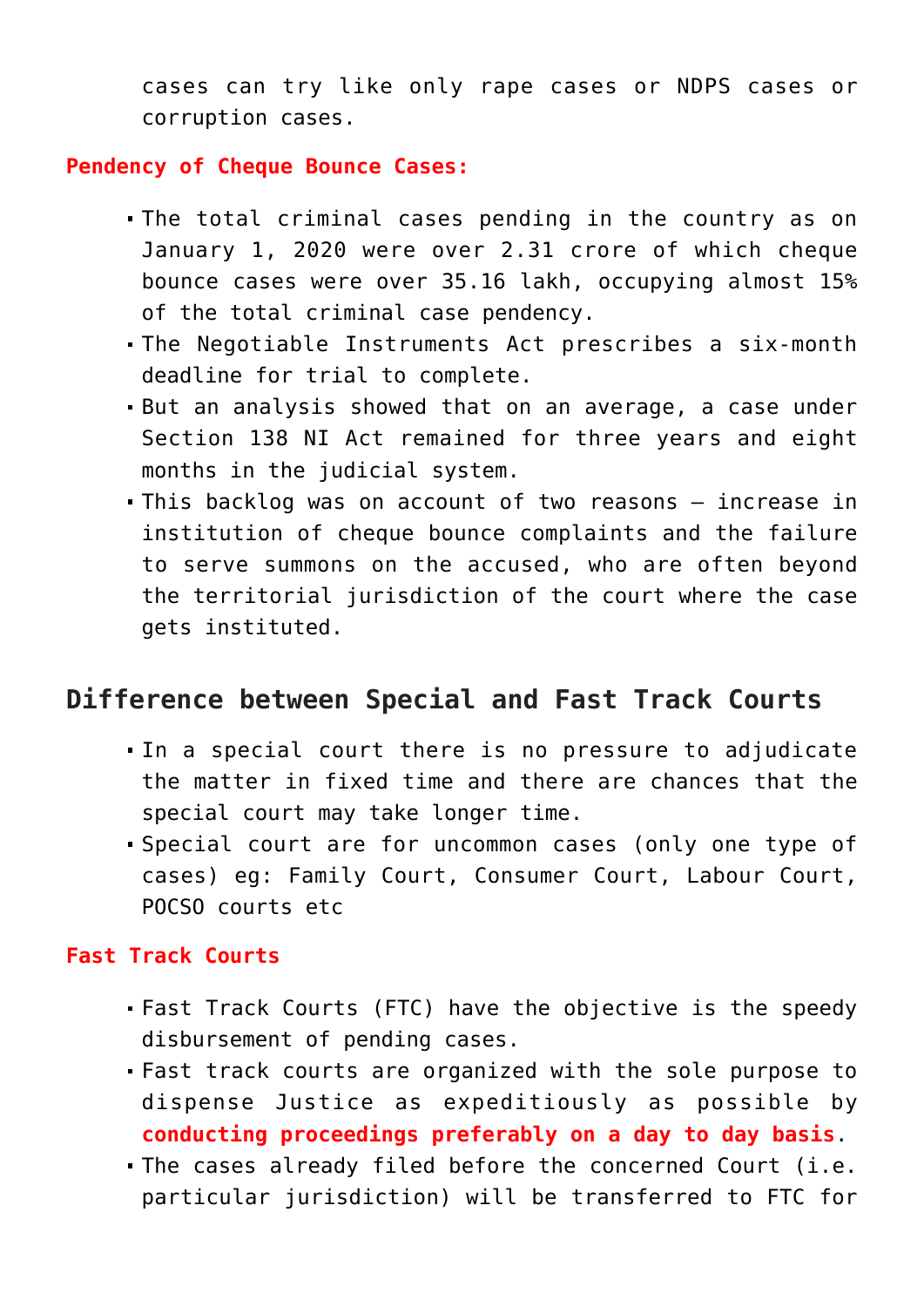speedy disposal.

In the FTC, **any or all types of trials** can be conducted.

Both Special Courts and Fast Track Courts are considered as Trial courts. Their judgement is appealable in High Court and Supreme Court of India

### **Importance of Special Courts**

- Special Courts specialise in certain area/laws and ensure that the citizens are not overly inconvenienced in the resolution of minor disputes.
- Special Courts enhance the case management aspect, allowing courts to speed up case processing, reduce caseload, reduce time to disposition, and increase trial capacity.
- Another benefit of offering specialized courts would be that judges could be assigned to courts that best suit their unique talents and/or expertise.
- This would allow judges with the most familiarity to the specific problem to hear the case.
- This has the potential to result in expedited discovery, identification of unresolved issues, a true assessment of the strengths and weaknesses of a case, fair and consistent outcomes, and quicker resolutions.
- Specialized courts can also be useful in freeing up the resources of the lower courts where many of the cases would normally be tried.
- In specialized or problem-solving courts, the goals may be more related to achieving positive individual and community outcomes.
- For Example: The main purpose behind setting up Family Courts was to take the cases dealing with family matters away from the intimidating atmosphere of regular courts and ensure that a congenial environment is set up to deal with matters such as marriage, divorce, alimony, child custody etc. Special emphasis is put on settling the disputes by mediation and conciliation. This ensures